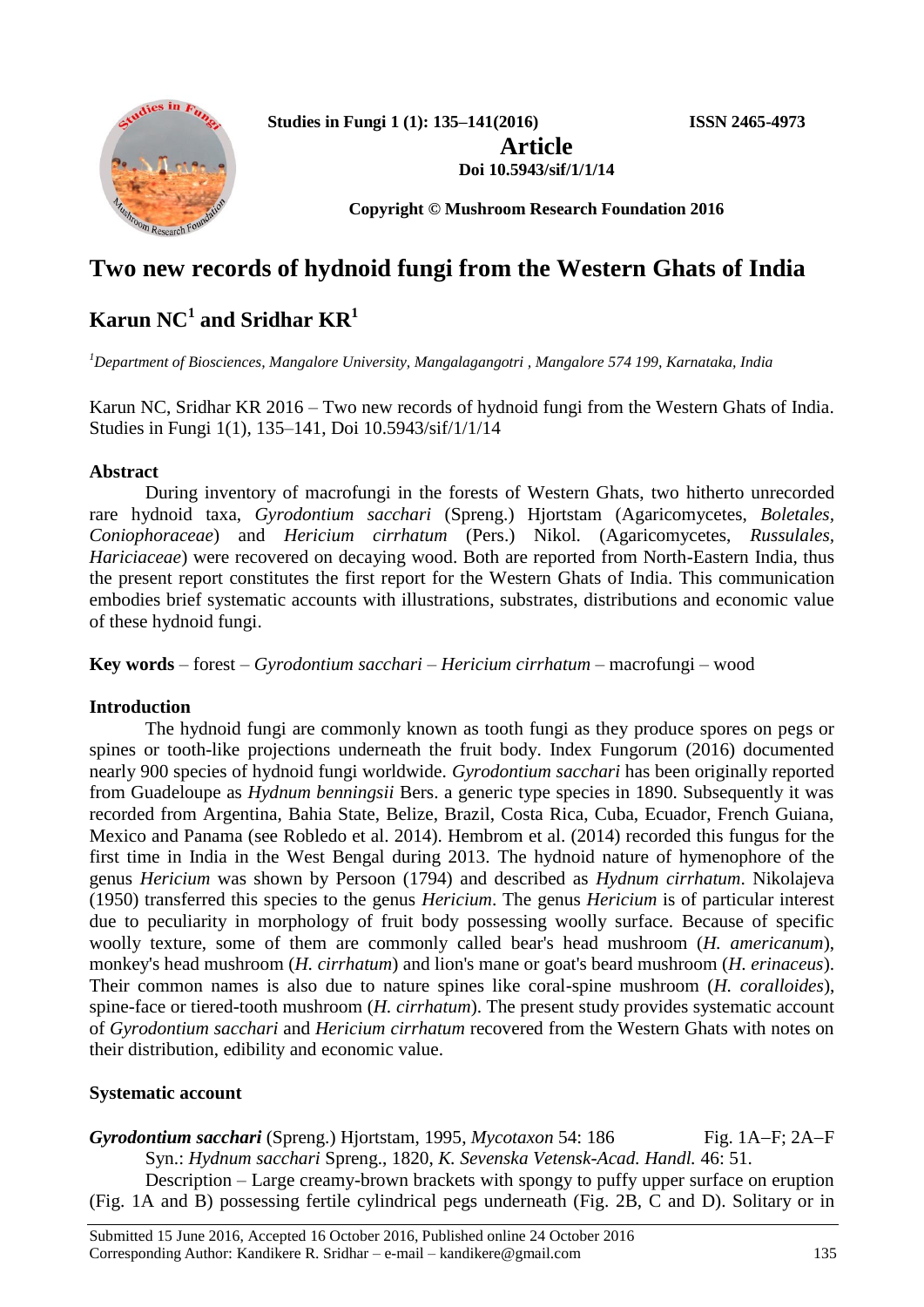

**Fig. 1** *Gyrodontium sacchari*. A–B. developing basidiomata. C–D. solitary and tuft of maturing basidiomata. E–F. side view and tips of developing pegs underneath basidiomata. Scale bar  $= 1$  cm.

tufts (Fig. 1C and D), annual, lignicolous, rare, odor mealy or almond-like, taste not distinctive, edible based on tribal knowledge and measures  $3.2-20.2$  cm diam.  $\times$  0.5-2.3 cm thick.

Basidiomata initially small, drooping, dirty-white to yellowish-cream or yellowish-brown on eruption (Fig. 1A and B), becoming irregular to bracket-shaped to lobed or tufted with wavy margin (Fig. 1D and 2A). Upper surface is grayish-brown/smoky-brown/creamy-brown/orangebrown (Fig. 1C, 2A and 2E), slimy to smooth, spongy to puffy, fleshy when moist, smoky-grey on drying, warty to rough and leathery. The lower part initially yellowish-green (Fig. 1E) or greenishbrown (Fig. 1F) and becoming brownish-green on maturity (Fig. 2B, C and D). Fertile hymenium bears cylindrical, smooth, thick or thin, soft, blunt pegs (Fig. 2D), 5-16 mm tall  $\times$  1 mm thick, crowded and spread over the under surface (Fig. 2B). Sessile or occasionally knob-like with short stem, flesh creamish to greenish-brown and soft. Basidia elongated and 2–4 spored. Spores oval to ellipsoidal, smooth, greenish-yellow or yellowish-brown and measures  $3.4-4.7 \times 2.6-3$  µm (Fig. 2F).

Substrate – On the rotting fallen trunk and standing dead palm *Caryota ur*ens in Sampaje Reserve Forest of the Western Ghats (12°28'N, 75°37'E; 608 m asl) (July 31, 2013) (Table 1). On standing dead *C. ur*ens and base of live *Terminalia catappa* tree in Arboretum of Mangalore University Campus, Konaje (12°48'N, 74°55'E; 87.2 m asl) (September 20, 2015) (Table 1).

Distribution – It was first reported from India in the Acharya Jagadish Chandra Bose Indian Botanical Garden, West Bengal during June 26th, 2013 (Hembrom et al. 2014). The present study from the Western Ghats and subsequently from the west coast of India constitutes the second report (Table 2). It has a wide distribution in different ecosystems in five continents specifically from the Argentina, Bahia State, Belize, Brazil, Caribbean, Costa Rica, Cuba, Ecuador, Ethiopia, French Guiana, Guadeloupe, Mexico, Panama, Tanzania and Zimbabwe (Valenzuela et al. 2012, Robledo et al. 2014). It has been traced mainly in the old-growth forests (especially on fallen dead angiosperm wood and in base of living trees), however in Brazil it was reported inside a tree hole of a living tree (Robledo et al. 2014). Interestingly, it was also found associated with monocots like fallen palm in Belize and leaves of sugarcane in Guadeloupe (Valenzuela et al. 2012, Robledo et al. 2014).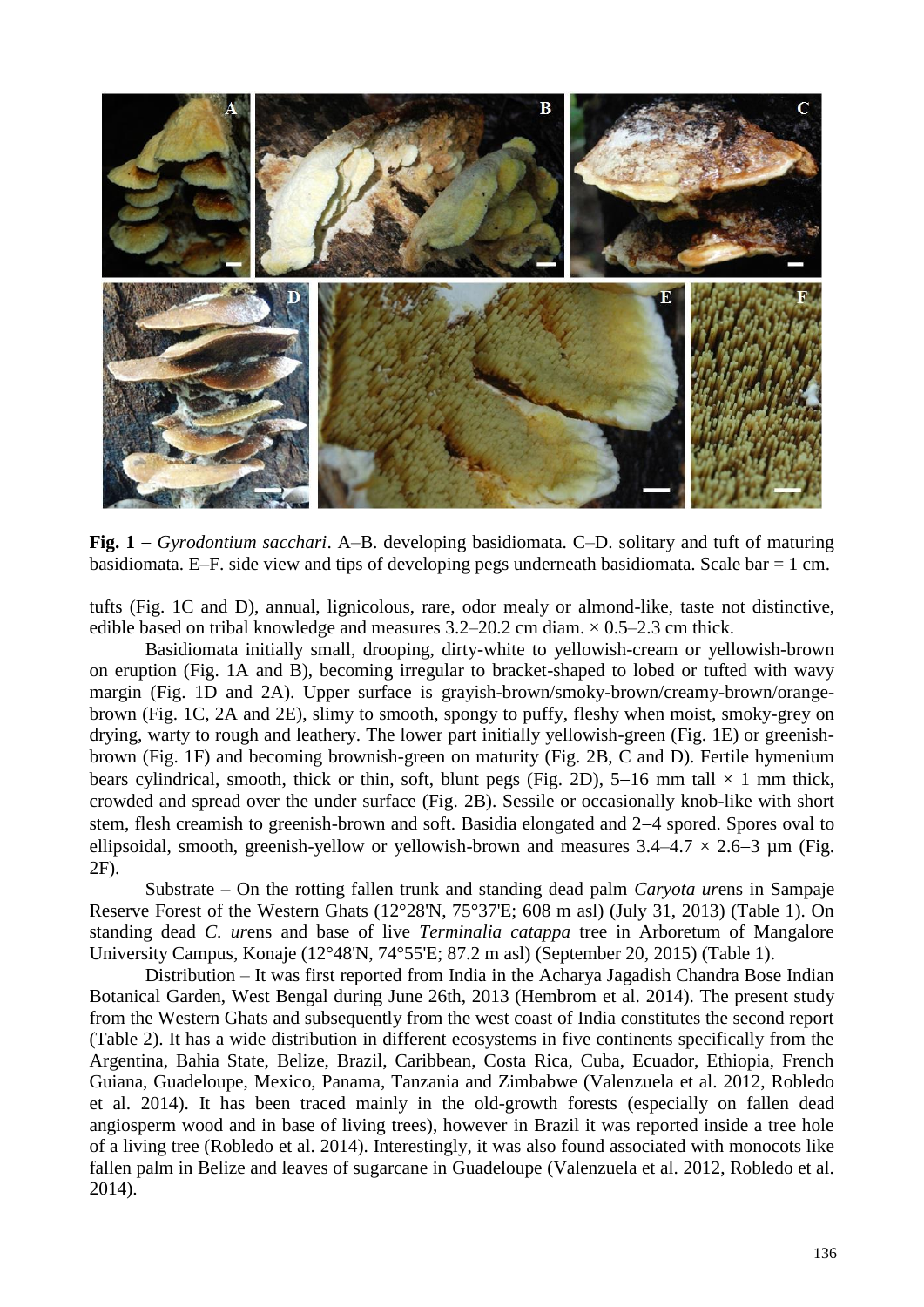

**Fig. 2**  *Gyrodontium sacchari*. A. top view of mature basidiomata. B–D. details of pegs underneath mature basidiomata. E. basidiomata nearing decay. F. mature basidiospores. Scale bar:  $A-E = 1$  cm,  $F = 10$  µm.

**Table 1** Comparison of characteristics of *Gyrodontium sacchari* and *Hercium cirrhatum*

|                                | Gyrodontium sacchari                                                                                                             | Hercium cirrhatum                       |  |
|--------------------------------|----------------------------------------------------------------------------------------------------------------------------------|-----------------------------------------|--|
| <b>Nutritional mode</b>        | Wood and monocot stem saprotroph                                                                                                 | Wood saprotroph                         |  |
| Type of wood decay             | White rot                                                                                                                        | White rot                               |  |
| Host                           | Wild palm Caryota urens (Western Ghats);<br>wild palm C. urens and Terminalia catappa<br>(west coast)                            | Endemic tree Euodia lunuankenda         |  |
| <b>Substrate</b>               | Fallen or standing dead dicot and monocot<br>trees                                                                               | Live tree crevices                      |  |
| Location                       | Sampaje forest reserve (Western Ghats);<br>Arboretum (west coast)                                                                | Makutta forest reserve (Western Ghats)  |  |
| <b>Fruiting season</b>         | July-October (Western Ghats); August-<br>October (west coast)                                                                    | July-August (Western Ghats)             |  |
| <b>Optimum</b> temperature     | 23–27 $\rm{^{\circ}C}$ (Western Ghats); 25.5–31.5 $\rm{^{\circ}C}$ (west<br>coast)                                               | $22-24$ °C (Western Ghats)              |  |
| Fruit body texture             | Slimy and spongy to puffy                                                                                                        | Hairy and fleshy                        |  |
| <b>Texture on drying</b>       | Leathery                                                                                                                         | Corky                                   |  |
| Fertile region of              | Greenish-brown crowded pegs                                                                                                      | Whitish tiered teeth with pinkish tinge |  |
| hymenophore                    |                                                                                                                                  |                                         |  |
| Spore color                    | Yellowish-brown                                                                                                                  | Hyaline                                 |  |
| <b>Edibility character and</b> | Mealy or almond-like odor; Congregation of                                                                                       | Almond-like odor; Congregation of       |  |
| odor                           | fruit flies and ants                                                                                                             | fruit flies and ants                    |  |
| <b>Associated macrofungi</b>   | Caryota urens: Lentinus spp., Pleurotus spp.<br>and Royporus spathulatus; Terminalia<br>catappa: Ganoderma spp. and Xylaria spp. | <i>Pleurotus</i> spp.                   |  |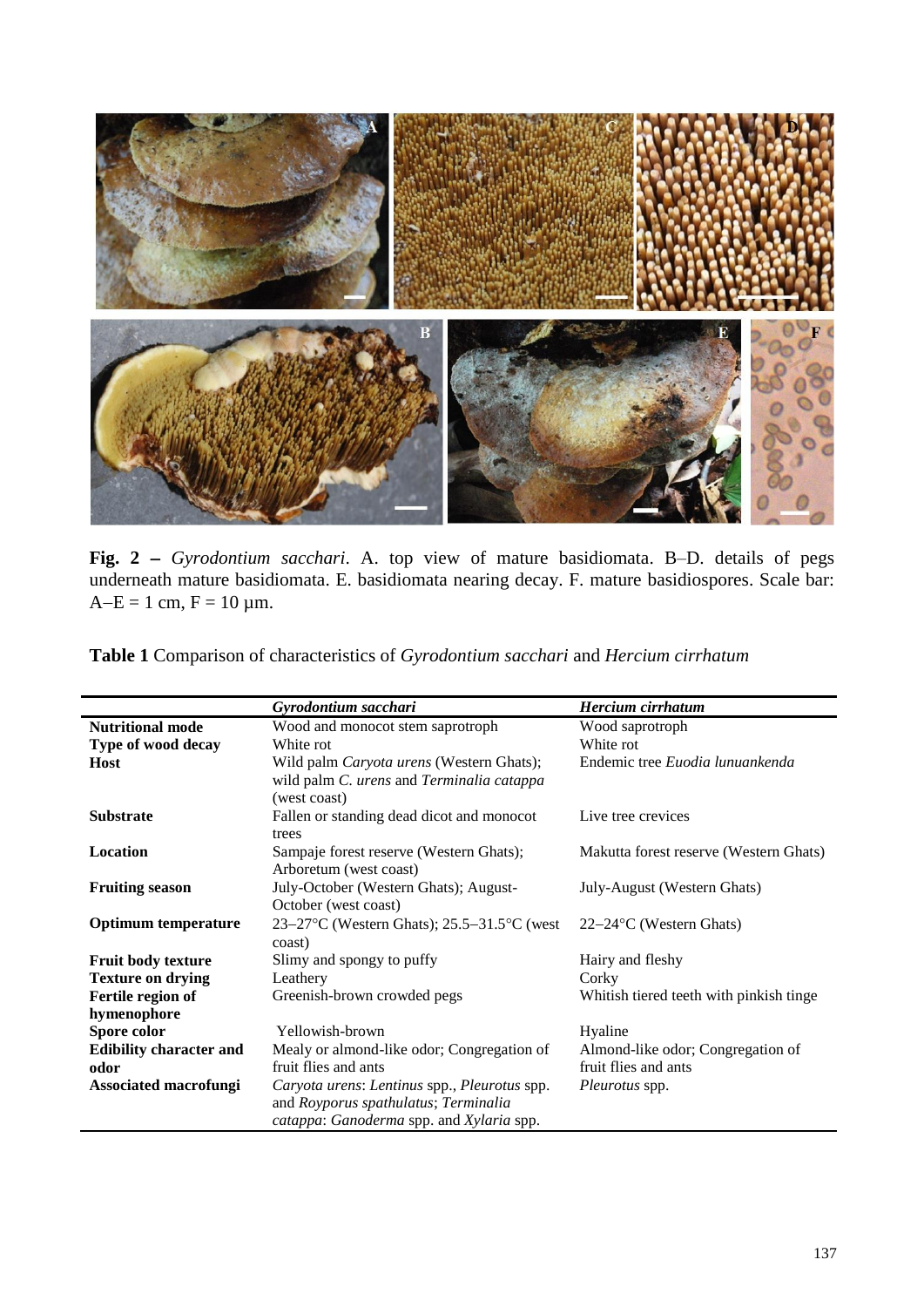

**Fig. 3** – *Hericium cirrhatum*. A. top view of mature basidiomata with woolly nature. B. side view of mature basidiomata. C. lower view of mature basidiomata. D. details of woolly upper surface. E. and F. tiered teeth underneath basidiomata. G. mature basidiospores. Scale bar:  $A-F = 1$  cm,  $G =$ 10 µm.

*Hericium cirrhatum* (Pers.) Nikol. *Acta Inst. Bot. Acad. Sci. USSR Plant Crypt., Fasc. II 6*, 343  $(1950)$  Fig. 3A–G

Syn.: *Hydnum cirrhatum* Pers., 1794, Neues Mag. Bot. 1: 109; *Hydnum corrugatum* Fr., 1818, *Observ. Mycol. (Havniae)* 3: 269; *Creolophus cirrhatus* (Pers.) P. Karst., 1879, *Meddn Soc. Fauna Flora Fenn.* 5: 42; *Steccherinum cirrhatum* (Pers.) Teng, 1963, *Thung-Kuo Ti Chen-Chan* (*Fungi of China*): 763.

Description – Large white bracket-like caps with hairy-bristly upper surface and fertile flattened tiered teeth underneath. Solitary or in tufts (Fig. 3A, B and C), annual, lignicolous, rare, odor almond-like, taste not distinctive, edible and measures  $2.2-10.9$  cm diam.  $\times$  0.5–3.3 cm thick.

Basidiomata at first small pinkish-white eruption with fine hairs, on ageing becomes irregular to bracket-shaped, hairy and on maturity irregularly semicircular to lobed or bracket-like to shell-shaped with wavy margin (Fig. 3A, B and C). Upper surface sterile, light-brown to white, hairy-bristly and on ageing short-spined to warty (hairs get trimmed off due to heavy showers) (Fig. 3D). The lower pinkish-white fertile hymenium bears deadaleoid to lamellate, deeply incised, pointed, flattened teeth 5–18 mm tall, surface finely sulcate, tiered, crowded, spread over (Fig. E and F) and sometimes decurrent directly onto substrate. Sessile and laterally attached to substrate. Flesh whitish and soft. Basidia elongated, club-shaped and 2–4 spored. Spores whitish, smooth, oval and measures  $9.8-11.2 \times 7.2-8.2 \mu m$  (Fig. 3G).

Substrate – In the crevices of live *Euodia lunuankenda* tree trunk in Makutta reserve forest (12°8'N, 75°47'E; 897 m asl) (July 24, 2012) (Table 1).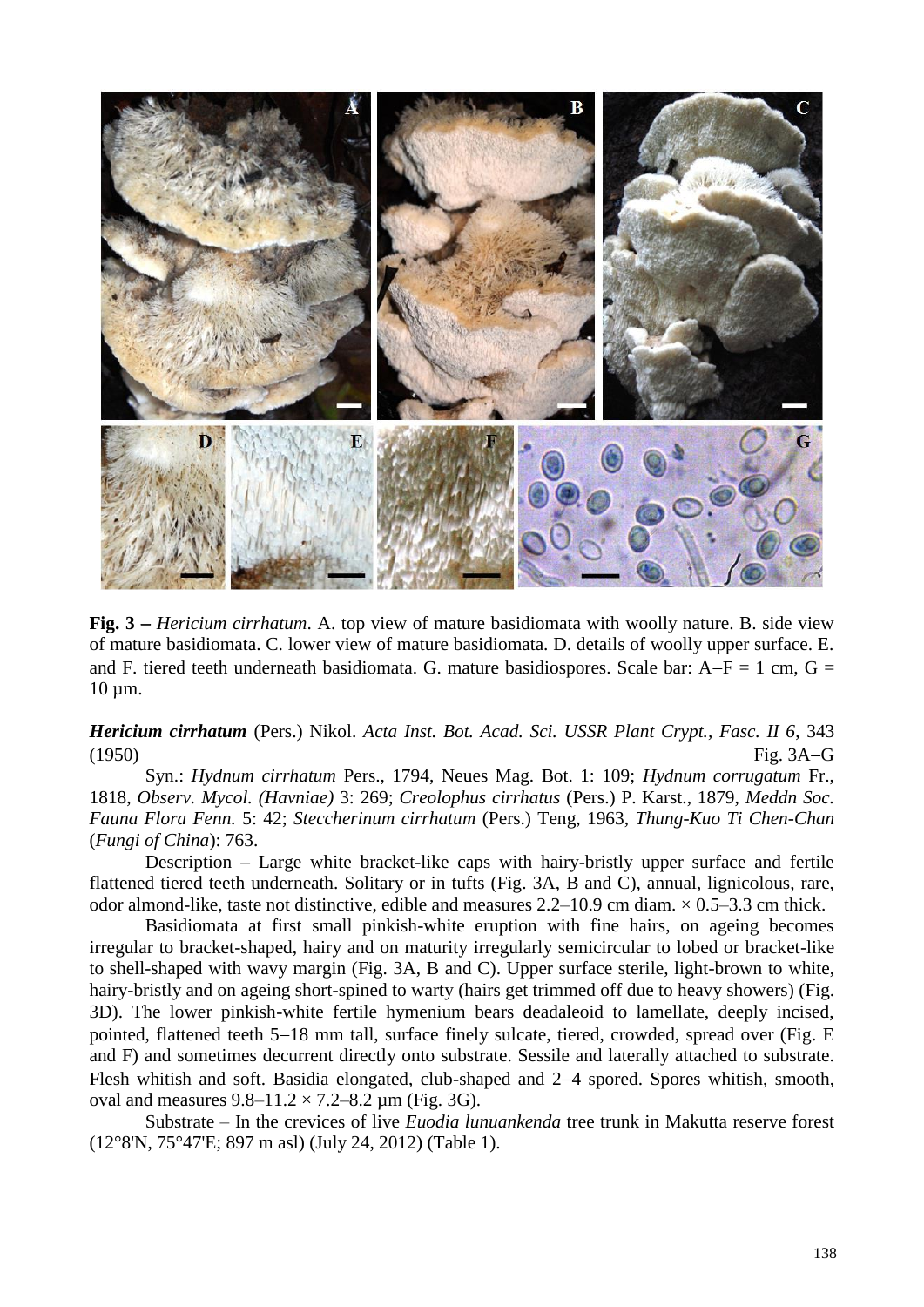| <b>Species</b>                 | Location                               | <b>Substrate</b>                                  | Reference                 |
|--------------------------------|----------------------------------------|---------------------------------------------------|---------------------------|
| Gyrodontium<br>sacchari        | <b>Botanical Garden, West Bengal</b>   | Dead log of Casuarina sp.                         | Hembrom et al.<br>(2014)  |
|                                | Sampaje, Western Ghats of<br>Karnataka | Dead stem of palm Caryota urens                   | Present study             |
|                                | Konaje, West coast of Karnataka        | Dead log of Terminalia catappa<br>tree            |                           |
| <b>Hericium</b><br>bharengense | Upper Bhareng, Sikkim                  | Logs of Tsuga dumosa                              | Das et al. (2011)         |
| H. cirrhatum                   | Yuksom, Sikkim                         | Wood of Alnus nepalensis; Trunk<br>of Quercus sp. | Das & Sharma<br>(2010)    |
|                                | Makutta, Western Ghats of<br>Karnataka | Crevices of endemic tree Euodia<br>lunuankenda    | Present study             |
| H. clathroides                 | Chamba, Himachal Pradesh               | Dead tree of Quercus incane                       | Thind & Khara<br>(1975)   |
| H. coralloides                 | Darjeeling; West Bengal                | $\overline{\mathcal{L}}$                          | Berkeley (1851)           |
|                                | Mussoorie Hills, Uttarakhand           | $\overline{\mathcal{L}}$                          | Bagchee et al.<br>(1954)  |
|                                | Pahalgam, Jammu-Kashmir                | Log in coniferous forest                          | Thind & Khara<br>(1975)   |
|                                | Doda, Jammu- Kashmir                   | Dead wood of Quercus<br>leucotrichophora          | Zutshi & Gupta<br>(2013)  |
| H. erinaceus                   | Sikkim                                 | $\overline{\mathcal{L}}$                          | Berkeley (1851)           |
|                                | Mussoorie Hills, Uttarakhand           | $\overline{\mathcal{L}}$                          | Bagchee et al.<br>(1954)  |
|                                | Narkanda, Simla                        | Log of coniferous tree                            | Thind & Khara             |
|                                | Nainital, Uttarakhand                  | Base of Quercus incane                            | (1975)                    |
|                                | Pauri, Uttarakhand; Shimla,            | Cracks of live but decaying                       | Semwal et al.             |
|                                | Himachal Pradesh                       | Quercus leucotrichophora                          | (2014)                    |
|                                | Western Ghats of Karnataka             | Unknown tree canopy                               | Karun & Sridhar<br>(2016) |
| H. yumthangense                | Yumthang, Sikkim                       | Wood of Abies densa                               | Das et al. (2013)         |

**Table 2** Distribution and substrate preference of *Gyrodontium sacchari* and *Hericium* spp. in India

Distribution – Six species of *Hericium* have been reported from the Indian Subcontinent on woody substrates mainly from the Himalayan region: *Hericium bharengense* K. Das, Stalpers & Eberhardt; *H. cirrhatum* (Pers.) Nikol; *H. clathroides* (Pall.) Pers.; *H. coralloides* (Scop.) Pers.; *H. erinaceus* (Bull.) Pers.; *H. yumthangense* K. Das, Stalpers & Stielow (Thind & Khara 1975, Das & Sharma 2009, Das et al. 2011, 2013, Zutshi & Gupta 2013, Semwal et al. 2014) (Table 2). *Hericium erinaceus* was also known from the reserve forest of the Western Ghats during July 2012 (Karun & Sridhar 2016). *Hericium cirrhatum, H. coralloides* and *H. erinaceus* were recorded from Asia, North America and Europe (see Boddy et al. 2011).

#### **Discussion**

Economic importance *–* Macrofungi are of promising interest due to their nutritional, therapeutic and bioactive components. Being mainly saprotrophic on wood, *G. sacchari* and *H. cirrhatum* are important especially in the old-growth forest ecosystem. *Gyrodontium sacchari* isolated from *Pinus densiflora* and *Quercus* sp. in Korea produced cellulase, xylanase and ligninase on agar media higher than many reference strains (Park et al. 2015). Fernando et al. (2015) has reported potent antioxidant activities of *G. sacchari*. Tribals of the Western Ghats (e.g. Kudia, Kuruba and Yerava) consume majority of macrofungi growing on *C. urens* (e.g. *Pleurotus* spp., *Royporus spathulatus* and *Lentinus* spp.) including *G. sachari*. In the present study, fruit fly (*Drosophila*) and ants were congregated on fruit bodies of *G. sacchari*. Based on tribal knowledge, such insect association of feeding indicates its edibility. Moreover, *G. sacchari* has pleasant mealy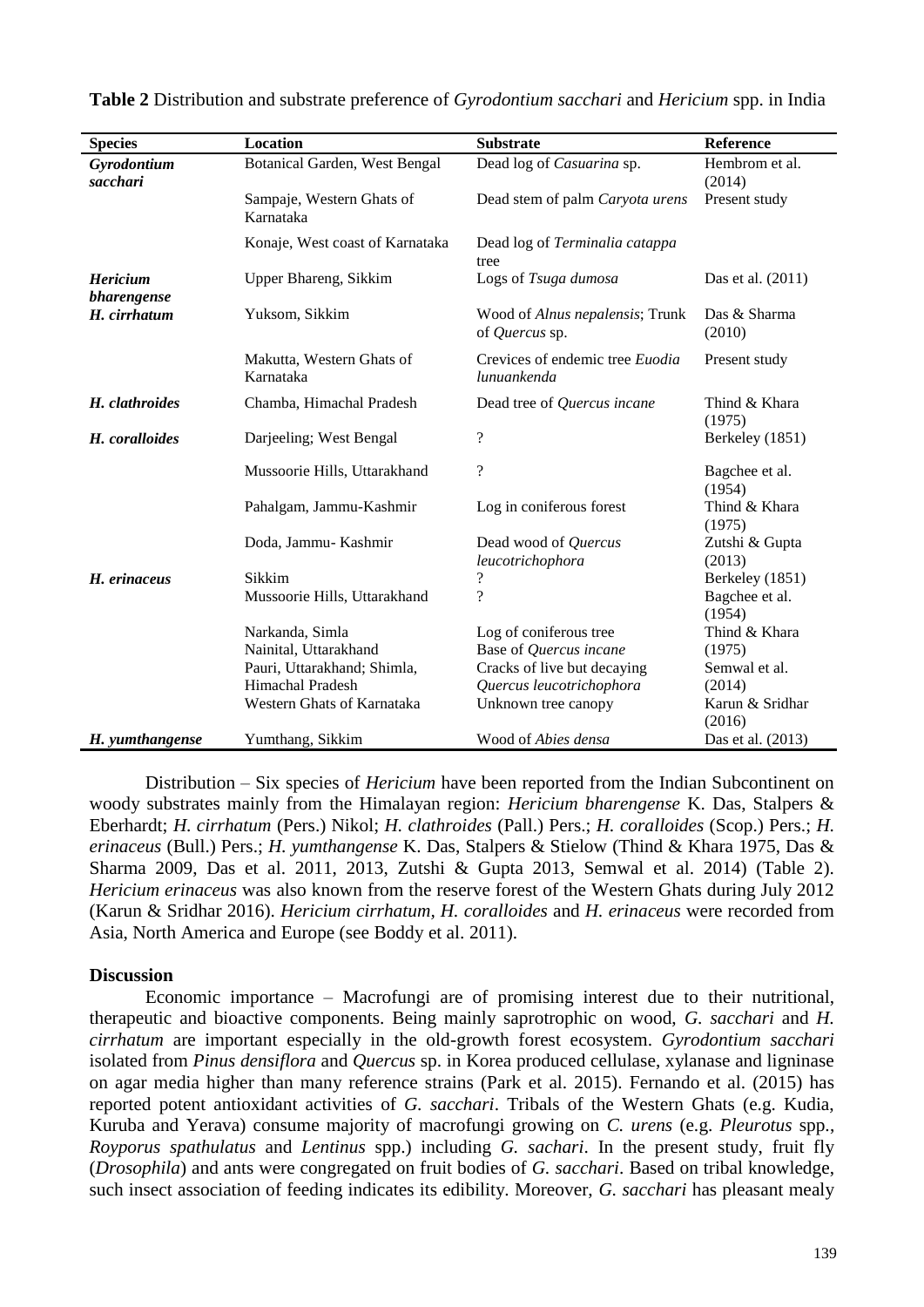or almond odor, which is one of the main characteristic features of edible mushrooms in the Western Ghats.

Most of the young *Hericium* spp. are edible, however, there is no information about edibility of *H. cirrhatum*. Tribals of the Western Ghats designated this fungus as 'Karadi-Kum' (meaning: 'bear-head mushroom') with pleasant almond odor and it is delicacy for them. Besides edibility, *Hericium* spp. are also known for their therapeutic potential especially in stimulation or synthesis of nerve growth factor (NGF) and several health-promoting principles including those used in treatment of dementia (e.g. metabolites of *H. erinaceus*: Kawagishi and Zhuang 2008, Ma et al. 2010, Friedman 2015, Thongbai et al. 2015). It is also known that *H. erinaceus* possess polysaccharide belonging to  $\beta$ -glucan group showing potent antitumor activities (Seok et al. 2009).

Conservation *–* The Italian Botanical Society has proposed 23 species of macrofungi as rare and or endangered, which also encompass *G. sacchari* (IUCN, 1994). The wild palm supports growth of *G. sacchari* in the Western Ghats and west coast is *Caryota urens* (also called toddy or civet palm) used to extract toddy, they produce nuts similar to areca nut (*Areca catechu*) used for chewing during scarcity of nuts of *A. catechu*. Civet cats are known to raise their young ones in this palm and they are mainly dependent on pulp of fruits helping in seed as well as fungal dissemination. As *Caryota urens* serve as a potent host for *G. sacchari*, special care need to be exercised for its preservation. In the southwest coast of India, *G. sacchari* is widely associated with live as well as dead horticulture tree *Terminalia catappa* (almond tree).

*Hericium coralloides* and *H. erinaceus* are designated under 'vulnerable' (VU) category of Red List in many European countries (Boddy et al. 2011). Most of the *Hericium* spp. are edible and needs conservation measures during mass collection from wild. Being edible and medicinally versatile, several strategies and priorities of conservation of *Hericium* spp. have been offered by Boddy et al. (2011). In the Western Ghats, *H. cirrhatum* was found on the dead wood of endemic live trees of *Euodia lunuankenda* and this host is extensively used to manufacture plywood and matchsticks. Besides, *H. cirrhatum* was recovered on the tree canopy of unknown tree during July 2012 (Karun & Sridhar 2016). It is likely Western Ghats harbor some more *Hericium* spp. warrants further exploration.

### **Acknowledgements**

The authors are grateful to Mangalore University for permission to carry out this study in the Department of Biosciences. KRS acknowledges the award of UGC-BSR Faculty Fellowship by the University Grants Commission, New Delhi, India (Award # F.18-1/64/2014/BSR). We appreciate help rendered by S. Mahadevakumar, Department of Botany, University of Mysore for rare literature; V. Ravikrishnan, Department of Biosciences for generating microscopic pictures.

### **References**

- Bagchee K, Puri YN, Bakshi BK. 1954 Principal diseases and decays of oaks and other hard woods in India - II. Indian Phytopathology 7, 18–42.
- Berkeley MJ. 1851. Decades of Fungi, Deca 35 (# 341–350), Sikkim-Himalayan Fungi collected by Dr. Hooker. Hooker Journal of Botany 3, 167–172.
- Boddy L, Crockatt ME, Ainsworth AM. 2011 Ecology of *Hericium cirrhatum, H. coralloides* and *H. erinaceus* in the UK. Fungal Ecology 4, 163–173.
- Das K. Sharma JR. 2010 *Hericium cirrhatum* (Pers.) Nikol. A new record to Indian mycoflora. Kavaka 37–38, 17–19.
- Das K, Stalpers J, Eberhardt U. 2011 A new species of *Hericium* from Sikkim Himalaya (India). Cryptogamie, Mycologie 32, 285-293.
- Das K, Stalpers JA, Stielow JB. 2013 Two new species of hydnoid fungi from India. IMA Fungus 4, 359–369.